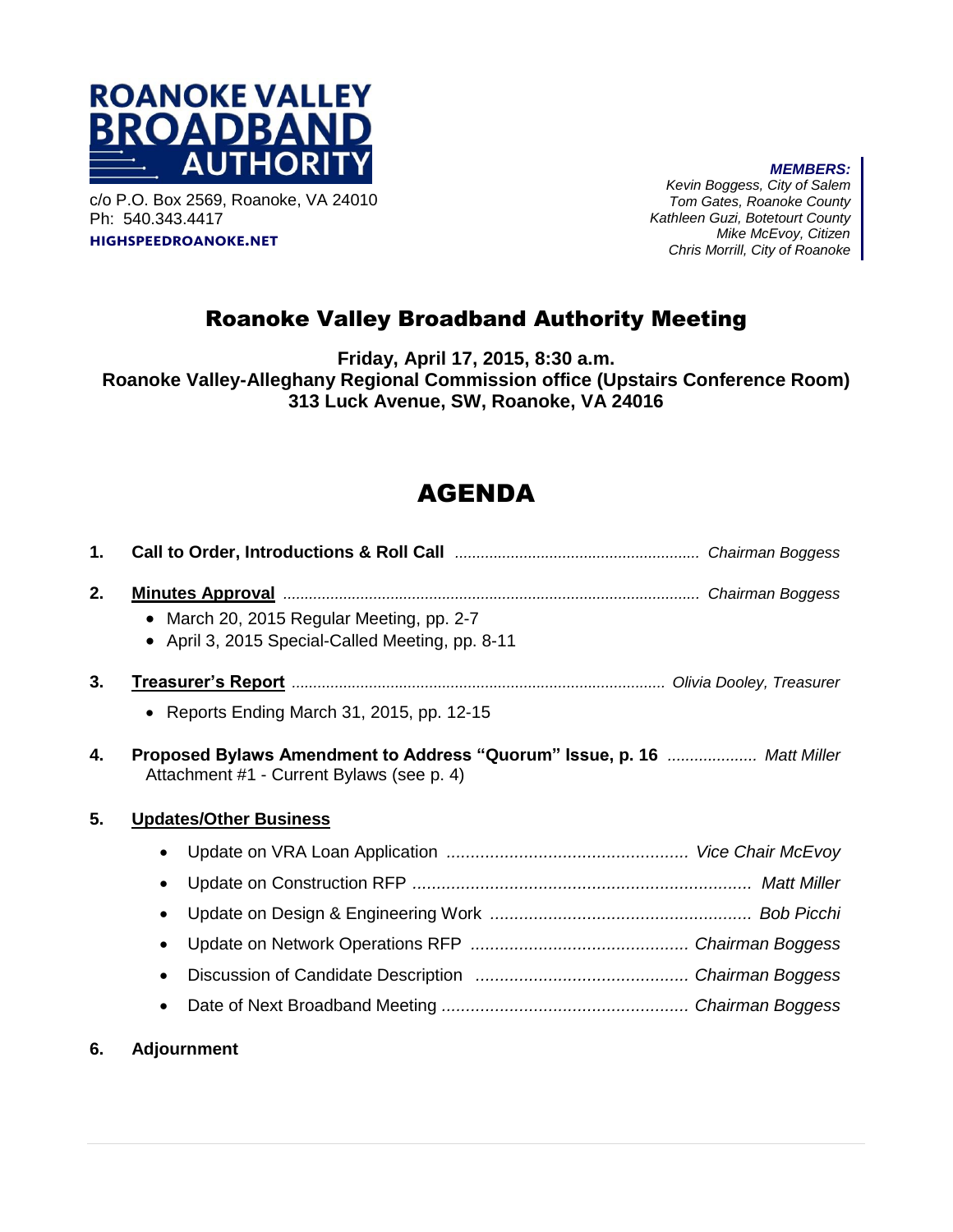

c/o P.O. Box 2569, Roanoke, VA 24010 Ph: 540.343.4417 **highspeedroanoke.net**

*MEMBERS: Kevin Boggess, City of Salem Tom Gates, Roanoke County Kathleen Guzi, Botetourt County Mike McEvoy, Citizen Chris Morrill, City of Roanoke*

### MINUTES

The March meeting of the Roanoke Valley Broadband Authority was held on Friday, March 20, 2015 at 9:00 a.m. at the Roanoke Valley-Alleghany Regional Commission office, 313 Luck Ave., SW, Roanoke, VA.

#### **1. CALL TO ORDER, WELCOME AND ROLL CALL**

Chairman Boggess called the meeting to order at 9:00 a.m. and welcomed those in attendance. In the absence of Wayne Strickland, Secretary to the Broadband Authority, Jackie Pace called the roll and reported that a quorum was present.

Roanoke Valley Broadband Authority: *Present:* Kevin Boggess, City of Salem; Tom Gates, Roanoke County; Mike McEvoy, Citizen; and Chris Morrill, City of Roanoke. *Absent:* Kathleen Guzi, Botetourt County.

#### **OTHERS IN ATTENDANCE**

Regional Commission Staff: Olivia Dooley, Treasurer; Matt Miller; and Jackie Pace.

Guests: Wayne Bowers, City of Roanoke and Broadband Advisory Committee member; A. K. Briele, City of Salem and Broadband Advisory Committee member; Dan Callaghan, City of Roanoke; Steve Cronemeyer, Verizon; Sam Darby, Glenn Feldmann Darby & Goodlatte; Buddy Dix, DyTec; Steve Dyer, DyTec; Sam English, Roanoke Blacksburg Technology Council and Broadband Advisory Committee member; Meredith Hundley, Virginia Tech; Jill Loope, County of Roanoke; Granger MacFarlane, Citizen; Brian McConnell, Citizen; Dan O'Donnell, County of Roanoke; Brad Orth, City of Salem and Broadband Advisory Committee member; Bob Picchi, Blue Ridge Advisory Services Group; Eric Price, Thompson & Litton; Barrett Stork, Cox; and Margaret-Hunter Wade, Cox.

#### **2. APPROVAL OF THE FEBRUARY 20, 2015 MINUTES**

The Minutes of the February 20, 2015 Roanoke Valley Broadband Authority Meeting were distributed earlier.

#### **Roanoke Valley Broadband Authority Action:**

Upon motion by Mr. McEvoy, seconded by Mr. Gates and carried, the Minutes of the February 20, 2015 Broadband Authority Meeting were approved, as distributed.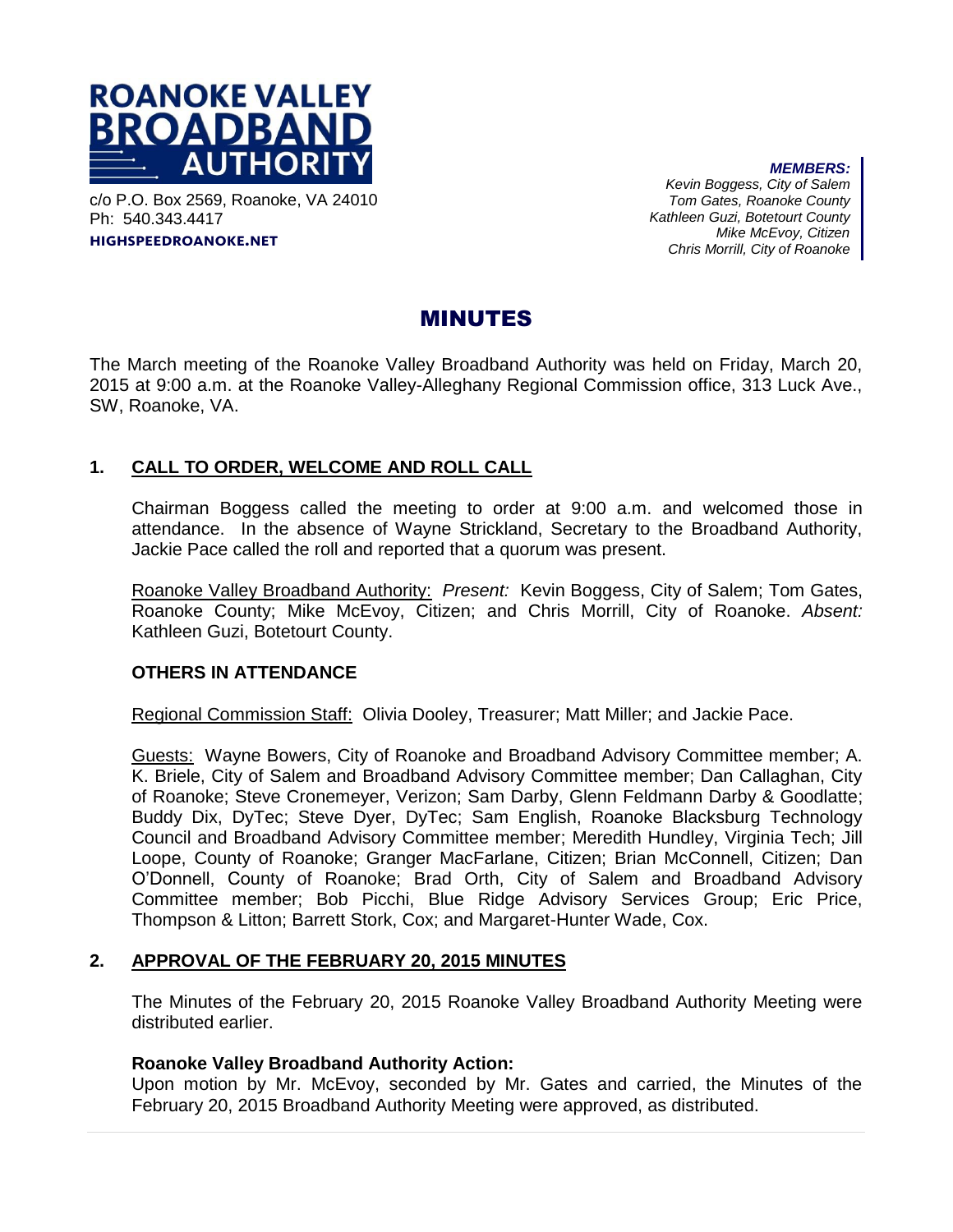#### **3. TREASURER'S REPORT**

For Informational Purposes Only. The Financial Report, for the period July 1, 2014 through February 28, 2015, was previously distributed.

#### **4. CONSIDERATION TO APPOINT AN ASSISTANT SECRETARY**

Sam Darby, Legal Counsel for the Broadband Authority, stated that the Authority will be taking action on a resolution (Item #6) concerning the bond issuance to finance the 46.6 mile fiber network. If adopted, certified copies of the resolution will need to be filed after the meeting with the localities, in order to begin the incontestability period related to bonds. Due to the absence of Wayne Strickland, Secretary, Mr. Darby stated that it would be helpful to appoint an Assistant Secretary for signature purposes.

#### **Roanoke Valley Broadband Authority Action:**

Upon motion by Mr. Morrill, seconded by Mr. McEvoy and carried, Matt Miller was appointed to serve as Assistant Secretary to the Roanoke Valley Broadband Authority Board.

#### **5. PROPOSED BYLAWS AMENDMENT TO ADDRESS "ALTERNATE" ISSUE**

At the February Broadband Authority meeting, Chairman Boggess reported that Roanoke County had appointed Tom Gates to serve as its Board member on the Authority (replacing Dan O'Donnell) and had appointed Dan O'Donnell to serve as Mr. Gates' alternate. Chairman Boggess stated that he did not think that the Broadband Authority's Bylaws addressed having Alternates and asked staff and legal counsel to look into the matter.

Mr. Darby stated that he reviewed the statutes in the Virginia Wireless Act and did not find any specific language permitting alternates for board members of a broadband authority. He noted that Virginia is a Dillon Rule State and there would have to be specific authorization.

Mr. Gates asked if all authorities were not permitted to have alternates. Mr. Darby stated that during his research he found only three authorities where alternates for board members were specifically permitted --- the Western Virginia Regional Industrial Facility Authority, the Western Virginia Water Authority, and a Park Authority *(did not have the specific park name)*. Mr. Darby did state that the Broadband board could designate a representative to attend a meeting in their place if they were not to attend, but noted that any such representative would not be permitted to vote or help in constituting a quorum.

Concerning a quorum, Mr. Darby referred to the wording in the Broadband's Bylaws …. *"and a majority vote while a quorum is present shall constitute the decision…"* (Article V, Section 5.4). He stated that the statutes require "a majority of the members". Mr. Darby suggested that the Board may want to look at amending the Bylaws to state "a majority of the members" (which would be three). Chairman Boggess asked the staff to look into this issue for consideration at a future agenda.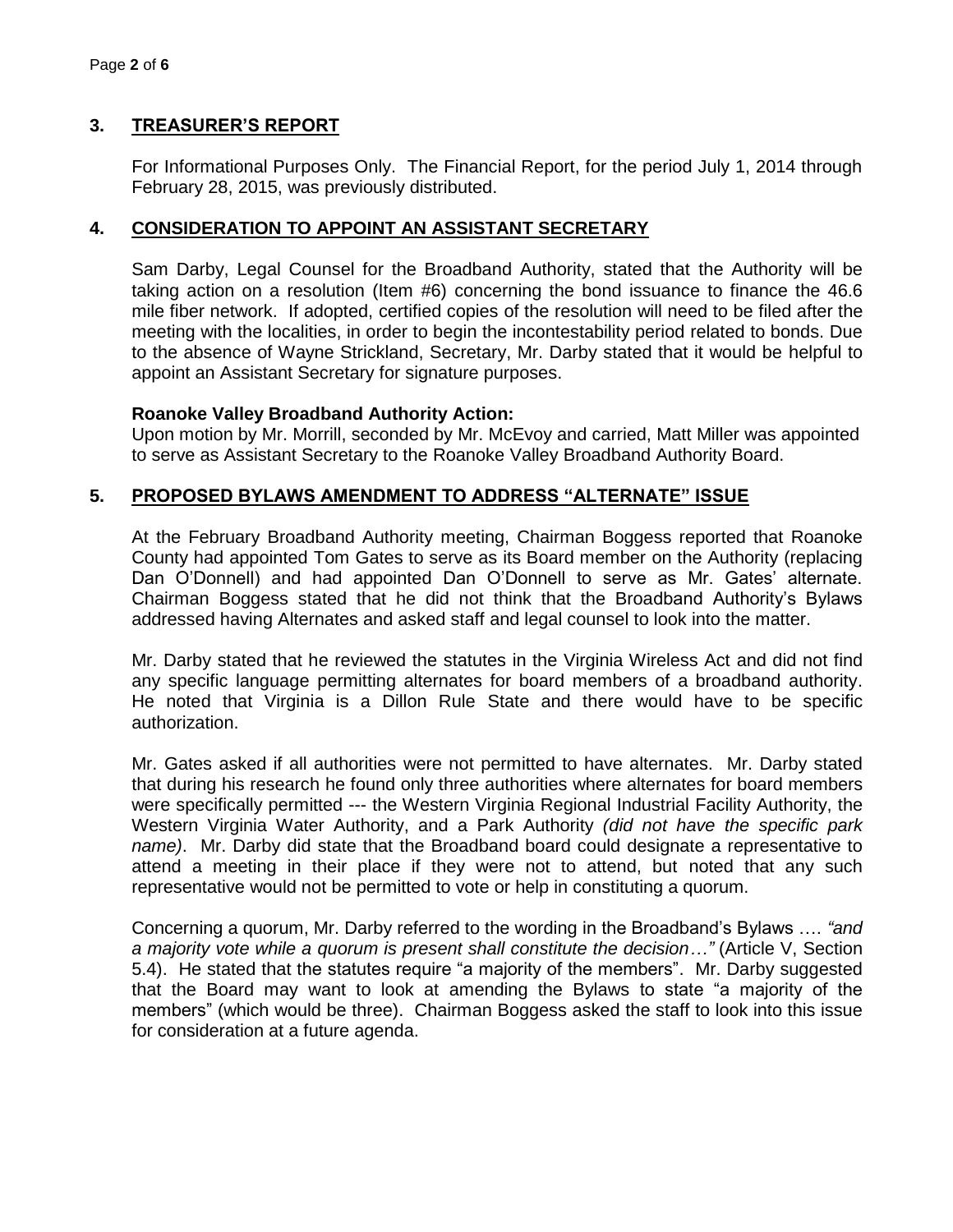#### **6. ACTION CONCERNING THE VIRGINIA RESOURCE AUTHORITY BOND**

Mr. McEvoy thanked Mr. Darby and Mr. Callaghan for their help in tailoring the text in the bond issuance resolution before the Broadband Authority for action. Mr. McEvoy stated that action would need to be taken on the resolution in order for the Broadband Authority's VRA loan to participate in the spring pool. Mr. McEvoy also noted that the broadband loan package would be going before the VRA's Credit Committee on March 23, 2015 for consideration.

Mr. Darby reported that the Support Agreement between the Cities of Roanoke and Salem, the Roanoke Valley Broadband Authority and the Virginia Resources Authority is included in the Bond Issuance Resolution (page 2 in resolution).

Board members asked that the correct mileage of the fiber network (46.6 miles) be reflected in the Bond Issuance Resolution (resolution states 42-miles).

Mr. McEvoy noted that, at the suggestion of VRA, the borrowing amount (\$6,270,000) was slightly higher than the project estimates, and noted that the Broadband Authority is not obligated.

#### **Roanoke Valley Broadband Authority Action:**

Mr. McEvoy moved adoption of the Bond Resolution providing for the issuance, sale and award of a broadband infrastructure revenue bond, series 2015, of the Roanoke Valley Broadband Authority, in the principal amount of up to \$6,270,000 and providing for the form, details, and payment thereof, as amended to reflect 46.6 miles. The motion was seconded by Mr. Morrill and carried.

#### **7. OTHER BUSINESS**

#### **Update on Design & Engineering Work**

Mr. Picchi reported that the design is essentially complete for the 46.6 mile network, but noted that there is a need to identify a specific location for a single hut. The Authority is benefitting from existing infrastructure in the region, noting that the main electronics will be housed at the City of Salem Data Center.

Mr. Price, with Thompson & Litton, noted that they are looking to locate the single hut at the ball fields in the Valley View area, which is Roanoke City owned land. An easement agreement would need to be executed to put the utilities at that location. Mr. Morrill stated he would talk with City and neighborhood officials. It is assumed that the Roanoke Higher Education Center will be the secondary location for electronics, along with the City of Salem. Mr. Price reported that the only other design issue centers on specifications for the electronics (which falls under operations). He noted you cannot design electronic components in the huts until it is known who will be operating and what they will be using. This issue can be set aside for now, since it is not part of getting fiber in ground, but it is something that will need to be looked at soon.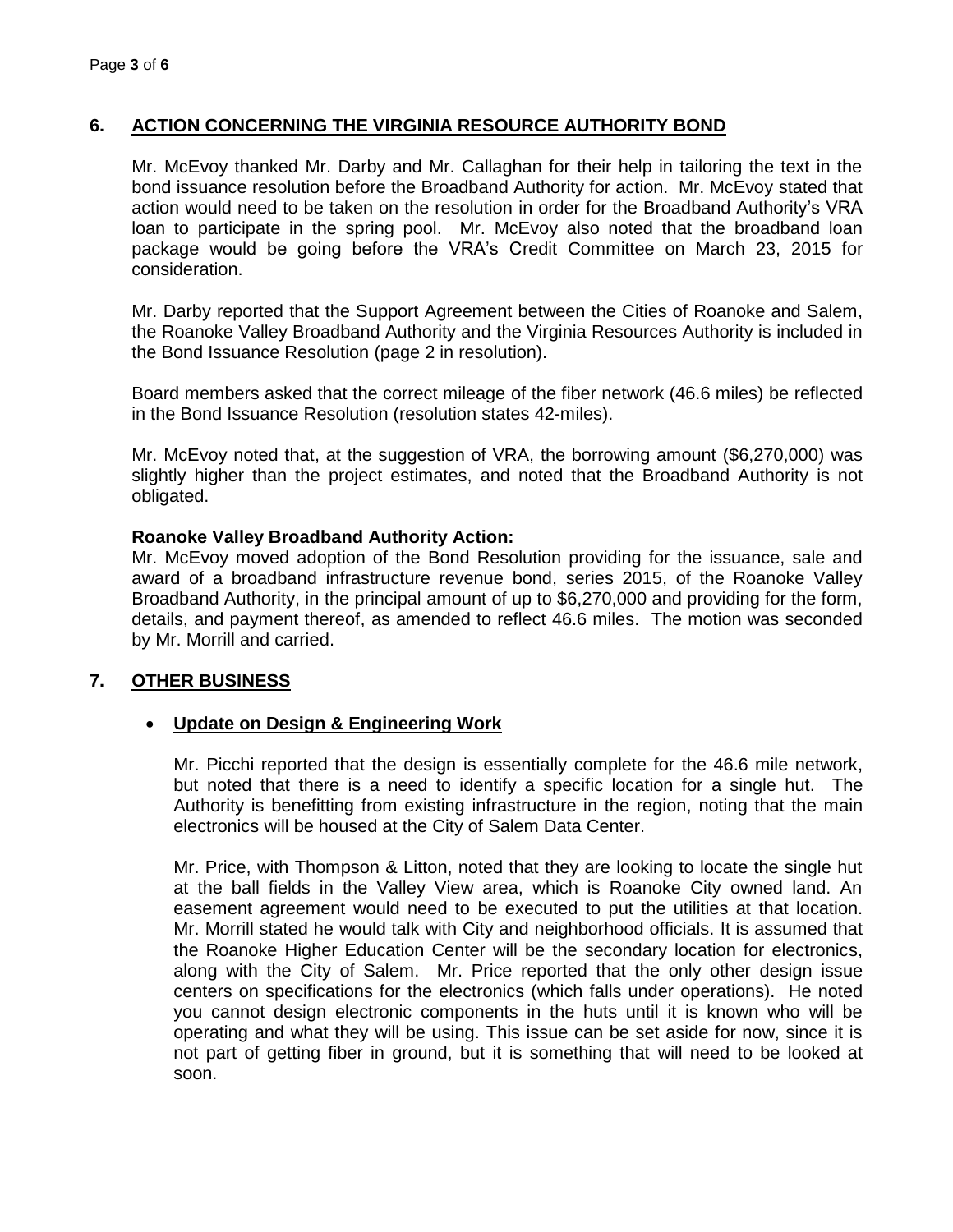Once the hut is in place, T&L will be ready to advertise. Construction specifications on building materials (i.e., the nuts and bolts to be used so the contractor can do the project) are currently being finalized. The only other additional service centered on the VDOT Traffic Maintenance Plan. As reported, VDOT will not issue a land use permit to the Authority until work on detailed plans for seven intersections is undertaken. This entails more work/drawings by Thompson & Litton. Mr. Price distributed to members a handout outlining revised engineering/permitting costs. The handout showed the original budget of \$131,580 and the increased cost of the budget to \$149,889 for additional work needed (i.e., \$11,250 to cover work to comply with the VDOT Traffic Maintenance Plan, along with costs associated with changes to the original miles of network (from 42 to 46.6) and costs associated with changes to the number of stream and RR crossings = totaling \$18,309). Mr. Picchi and Matt Miller stated that originally the Authority had approved an amount not to exceed \$200,000.

#### **Roanoke Valley Broadband Authority Action:**

Mr. McEvoy moved to approve the design change in the amount of \$18,309. The motion was seconded by Mr. Morrill and carried.

#### **Authorization to Advertise Construction RFP**

Chairman Boggess asked Mr. Price to talk with A.K. Briele at Salem Electric to see if there is an advantage for Salem to purchase equipment/materials vs. putting out for bid. Mr. Price stated he would get specs to Mr. Briele so he could check with his vendors on prices and lead time on fiber.

Eric Price distributed a proposal for the Authority Board to consider for Thompson & Litton to continue their services in the construction component of the project. The construction management extension of services was divided into three separate components for consideration:

- 1. Assist Authority with Bidding and Advertising of Construction = \$18,800 Lump Sum.
- 2. Construction Contract Administration = \$28,500 Not-to-Exceed (invoiced on a time/ expense basis).
- 3. Resident Project Representation (Inspection Services) = \$760/day (still determining duration).

Mr. Price stated that their original contract did allow for provisions for additional services to be negotiated as needed. The RFP should be ready to issue at next board meeting.

#### **Roanoke Valley Broadband Authority Actions:**

 Mr. Morrill moved that the Broadband Authority amend the contract with Thompson and Litton, for an additional lump sum of \$18,800, for their assistance with bidding and advertising of the Construction RFP (as outlined in their proposal). The motion was seconded by Mr. McEvoy and carried.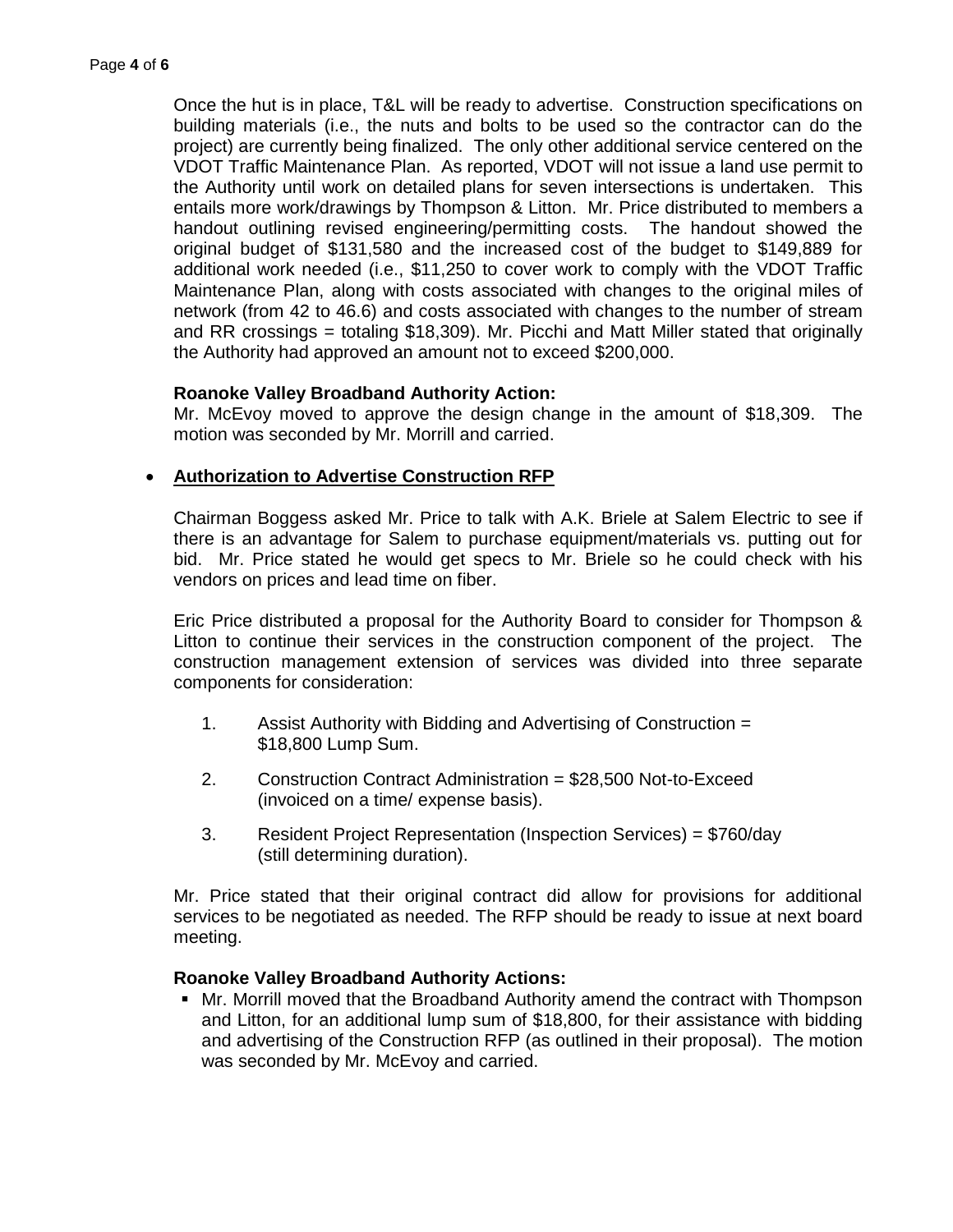(Concerning the \$18,800 amount, it was noted that this money would come out of the VRA bond. The Authority adopted an "Official Intent to Reimburse Expenditures with Proceeds of a Borrowing" Resolution at their November 24, 2014 meeting, which allowed for spending money to be reimbursed by VRA.)

 Upon motion by Mr. Morrill, seconded by Mr. McEvoy and carried, Thompson and Litton was authorized to move forward with advertising the Construction RFP as soon as engineering and financing is complete, which will be May 28, 2015. T&L can advertise before May 28, 2015 but cannot execute the construction contract. The motion was seconded by Mr. McEvoy and carried.

#### **Update on Network Operations RFP**

Chairman Boggess stated that a small group met on March 9 to interview the two companies who had submitted proposals for the operation of the open-access network. Chairman Boggess said they were presented with two different perspectives on how the operations could be managed. Chairman Boggess stated the two companies who submitted proposals were: Bristol Virginia Utilities and Mid-Atlantic Broadband. The group will most likely continue their discussion and be scheduling another meeting with one or both of the firms in the next month.

#### **Date for Next Meeting of the Broadband Authority**

Chairman Boggess reported that the date of the next regularly-scheduled Broadband Authority meeting would be Friday, April 17, 2015 at 8:30 a.m. at the Regional Commission office. NOTE: Unless otherwise noted, meetings of the Broadband Authority are held on the third Friday of each month at 8:30 a.m. at the Regional Commission office (see meeting schedule at [www.highspeedroanoke.net\)](http://www.highspeedroanoke.net/).

#### **VRA Loan Engineering Certification**

Mr. Darby stated that part of the VRA bond includes the Broadband Authority having an outside engineer that can make certain certifications to VRA, such as permits. He further stated that it would be appropriate to designate Thompson & Litton as the outside engineer for this purpose, if the board so chooses.

#### **Roanoke Valley Broadband Authority Action:**

Mr. McEvoy moved that Thompson and Litton be designated to serve as the outside engineer for the Roanoke Valley Broadband Authority for certification purposes concerning the VRA bond. The motion was seconded by Mr. Morrill and carried.

#### **Site Visit with Harrisonburg Broadband Group**

Matt Miller stated that he has scheduled a site visit for Monday, March 23, 2015 to Lexington, VA, to hear about how Lexington's Rockbridge Area Broadband Authority got started. The visit will be to share experiences and learn from other authorities. Mr. Miller noted that this will not an official meeting of the Authority Board, since only Chairman Boggess and Vice Chairman McEvoy from the board would be attending,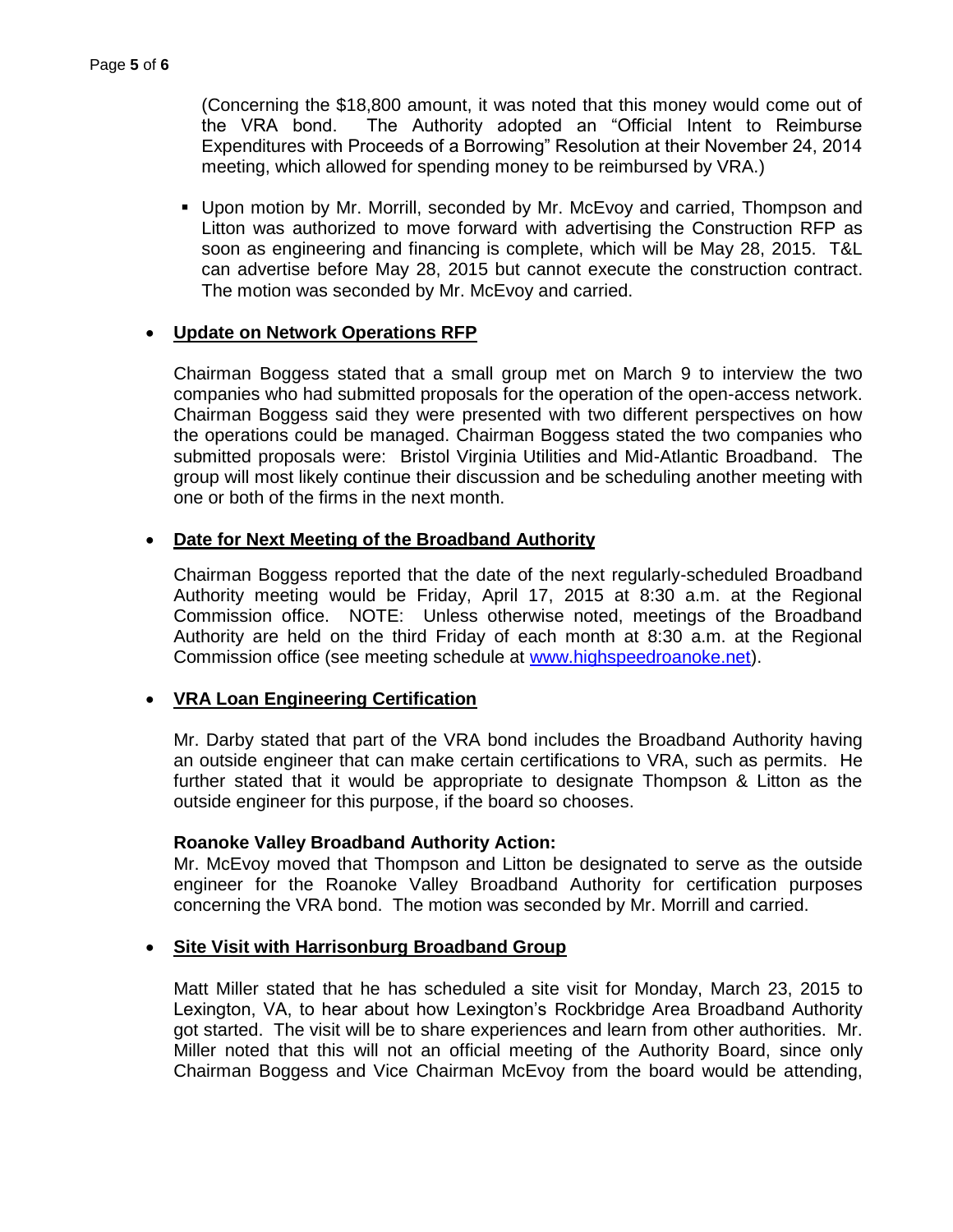along with other IT personnel from the region's respective cities and counties (total of 6 expected to attend). Personnel from Harrisonburg, VA will also be attending.

**Other**

Mr. Morrill stated that Mr. Picchi would be attending the City's next work session on April 6, 2015.

Chairman Boggess recognized Steve Cronemeyer on his upcoming retirement from Verizon after 35 years of service.

The meeting was adjourned at 10:00 a.m.

Submitted by:

Matt Miller, Assistant Secretary to the Roanoke Valley Broadband Authority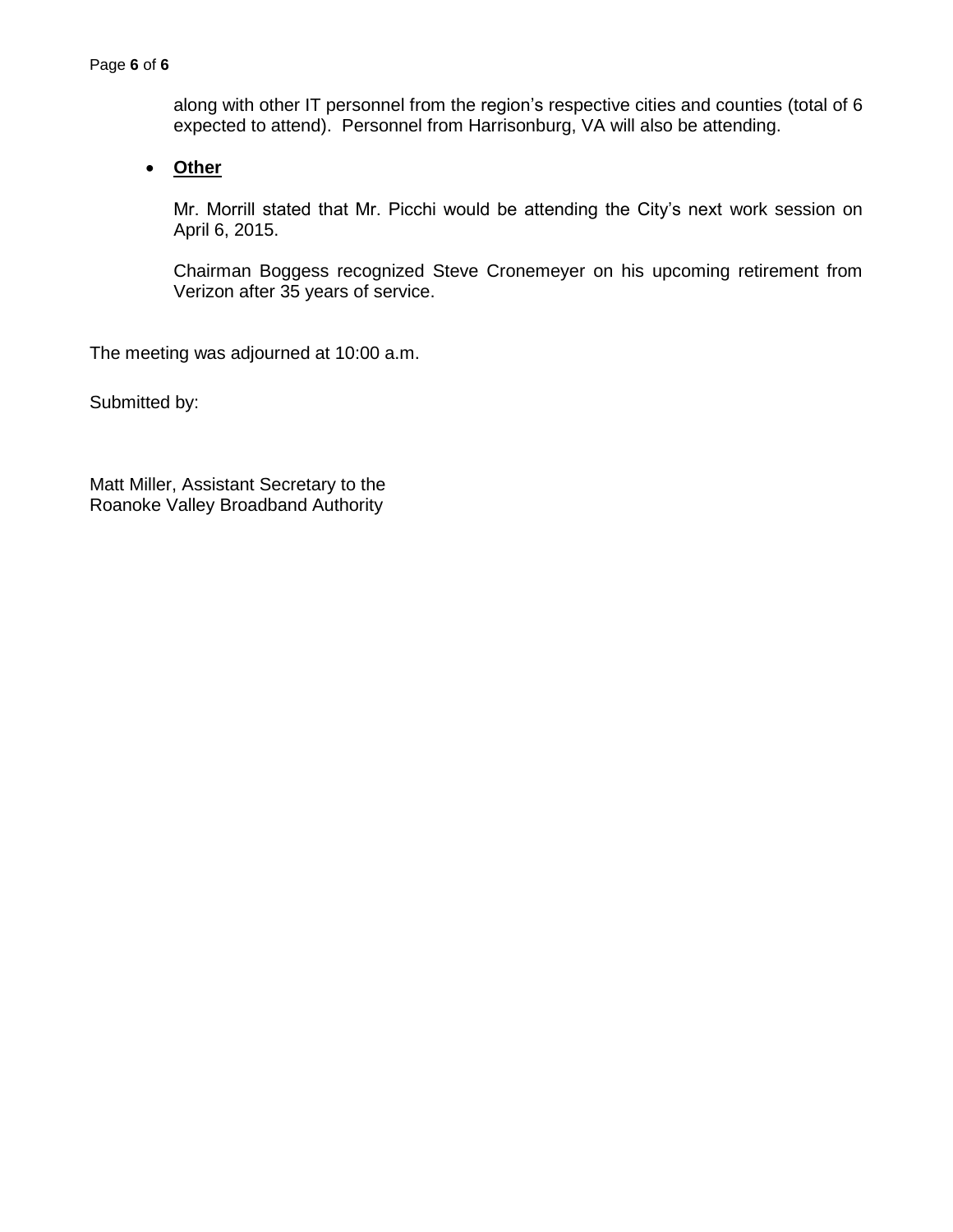

c/o P.O. Box 2569, Roanoke, VA 24010 Ph: 540.343.4417

**highspeedroanoke.net**

*MEMBERS: Kevin Boggess, City of Salem Tom Gates, Roanoke County Kathleen Guzi, Botetourt County Mike McEvoy, Citizen Chris Morrill, City of Roanoke*

#### MINUTES

A Special-Called Meeting of the Roanoke Valley Broadband Authority was held on Friday, April 3, 2015 at 8:30 a.m. at the Roanoke Valley-Alleghany Regional Commission Office (Top Floor Conference Room) located at 313 Luck Avenue, SW, Roanoke, VA.

#### **1. CALL TO ORDER**

Chairman Boggess called the Special-Called Meeting of the Roanoke Valley Broadband Authority to order at 8:30 a.m. and stated that the purpose of the meeting was to convene a Closed Session to discuss the Network Operations RFP and selection of a network operator.

#### **2. ATTENDANCE**

A quorum was present, with the following members in attendance: Kevin Boggess, City of Salem; Mike McEvoy, Citizen; and Chris Morrill, City of Roanoke.

Roanoke Valley-Alleghany Regional Commission Staff Present: Olivia Dooley, Matt Miller, Jackie Pace and Wayne Strickland.

Others Present: Wayne Bowers, City of Roanoke Economic Development; Jay Brenchick, Botetourt County Economic Development; Laura Carini, Office of Roanoke City Attorney; Sam Darby, Glenn Feldmann Darby & Goodlatte; Rob Ledger, City of Roanoke Economic Development; Dan O'Donnell, Assistant Roanoke County Administrator; Bob Picchi, Blue Ridge Advisory Services Group; and Margaret Hunter Wade, Cox Communications.

#### **3. ADDITION TO AGENDA – VRA LOAN STATUS**

Chairman Boggess asked if there were any items to be added to the end of the meeting for discussion. Mike McEvoy stated he would like to give a short update concerning the status of the Authority's loan application with the Virginia Resources Authority (VRA). Board members agreed to have this item heard first for the benefit of those in attendance who would be leaving when the Board takes action to go into Closed Session. Mr. McEvoy stated that VRA is continuing to look at the Authority's loan request and that the loan was recently approved by VRA's Credit Committee. Mr. McEvoy noted that he has had conversations with VRA personnel concerning the Support Agreement which addresses repaying the loan when principal payments start (the first payment is due in October 2016). He noted there will be two interest-only payments in October 2015 and April 2016. VRA personnel have looked at the project budget and with the amount of funds on-hand, they have concerns that the Authority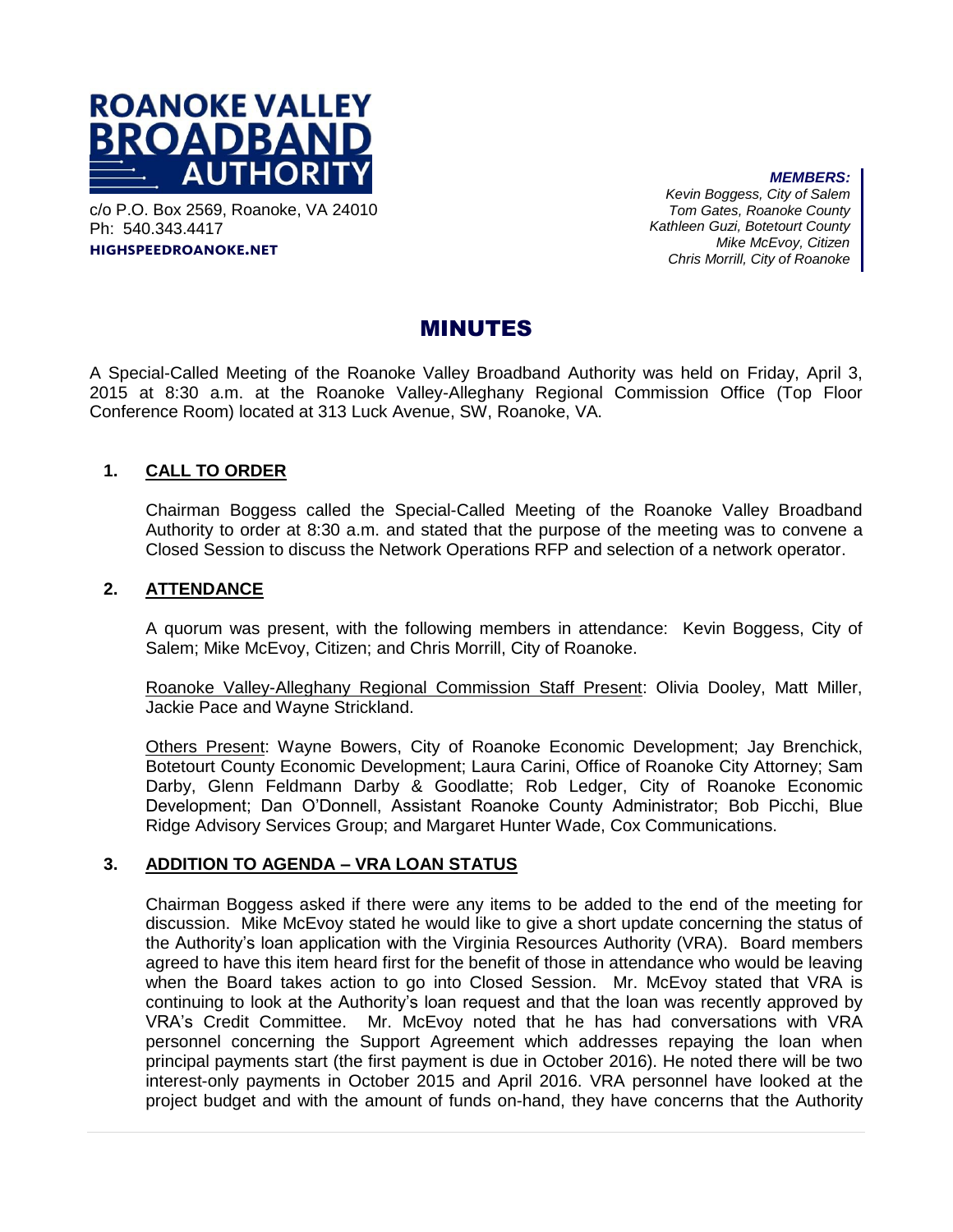will spend all of its available cash and not be able to make the principal payments. Mr. McEvoy stated that VRA would like to either receive a letter or see a line item in budgets stating that both cities are allocating this amount of money for the continued operation of the Broadband Authority. Mr. McEvoy stated he submitted an updated budget to VRA on March 20 which included a half million dollars for a reserve fund. He noted that VRA will be requiring a reserve fund (equaling to one year's interest and principal payments) and that they will be holding that amount (not part of the bond draw). Mr. McEvoy stated that Chairman Boggess will need to sign a commitment letter to VRA for the \$5,020,000 loan amount (Virginia Pooled Financing Program-Revenue Pledge-Terms and Conditions) to be returned by April 10, 2015. If the Board wants to adjust the loan amount, this would be appropriate time to do so (before the April 10 deadline). The Board agreed that the current amount of \$5,020,000 should be kept in the commitment letter.

#### **4. REQUEST FOR CLOSED MEETING PURSUANT TO VIRGINIA CODE §2.2-3711**

A motion was made by Mr. McEvoy, seconded by Mr. Morrill to convene a closed meeting as authorized by Virginia Code §2.2-3711(A)(29) for the following purpose:

*(A)(29) Discussion of the award of a public contract involving the expenditure of public funds, including interviews of bidders and offerors, and discussion of the terms of scope of such contract, where discussion in an open session would adversely affect the bargaining position or negotiating strategy of the public body.*

The motion was adopted and carried by a vote of 3 to 0. The voting was recorded as follows: Kevin Boggess – Aye, Tom Gates– Absent, Kathleen Guzi – Absent, Mike McEvoy – Aye, and Chris Morrill – Aye. The Roanoke Valley Broadband Authority went into a closed meeting at 8:45 a.m.

#### **5. END CLOSED MEETING AND RECONVENE SPECIAL-CALLED MEETING OF THE BROADBAND AUTHORITY**

Motion was made by Mr. McEvoy, seconded by Mr. Morrill that the Broadband Authority end the Closed Meeting and return to the Special-Called meeting.

The motion was adopted and carried by a vote of 3 to 0. The voting was recorded as follows: Kevin Boggess – Aye, Tom Gates – Absent, Kathleen Guzi – Absent, Mike McEvoy – Aye, and Chris Morrill – Aye. The Roanoke Valley Broadband Authority ended the closed meeting and returned to its Special-Called meeting at 9:20 a.m.

#### **6. RESOLUTION OF CERTIFICATION OF CLOSED MEETING**

A motion was made by Mr. McEvoy, seconded by Mr. Morrill to adopt the following certification resolution.

#### **CERTIFICATION OF CLOSED MEETING**

**Whereas**, the Roanoke Valley Broadband Authority has convened a closed meeting on this date pursuant to an affirmative recorded vote and in accordance with the provisions of the Virginia Freedom of Information Act; and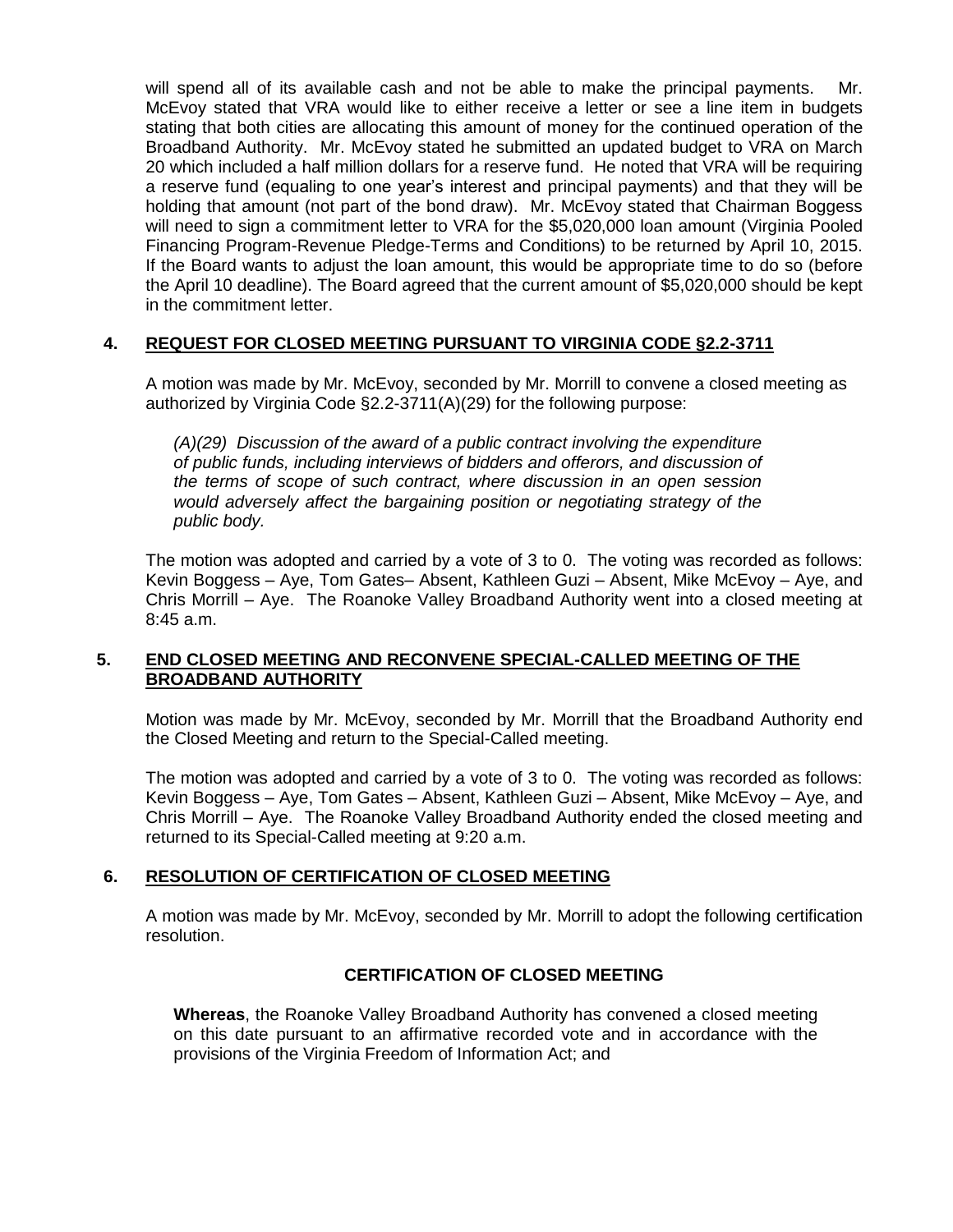**Whereas**, Section 2.2-3712 of the Code of Virginia requires a certification by the Roanoke Valley Broadband Authority that such closed meeting was conducted in conformity with Virginia law.

**Now, Therefore, Be It Resolved**, that the Roanoke Valley Broadband Authority hereby certifies that, to the best of each member's knowledge: (1) only public business matters lawfully exempted from open meeting requirements by Virginia law were discussed in the closed meeting which this certification resolution applies, and (2) only such public business matters as were identified in the motion convening the closed meeting were heard, discussed or considered by the Roanoke Valley Broadband Authority.

The motion was adopted by a vote of 3 to 0 by Roll Call as follows:

#### **Member & Vote**

Mr. Boggess - Aye Mr. Gates - Absent Ms. Guzi - Absent Mr. McEvoy - Aye Mr. Morrill - Aye

#### **7. ACTIONS OF THE AUTHORITY AS A RESULT OF THE CLOSED MEETING**

Chairman Boggess stated that the Authority discussed the two companies that had responded to the Network Operation RFP and heard from the subcommittee group that interviewed the two companies on March 9. The Board decided to move forward with contract negotiations with Mid-Atlantic Broadband (MBC) to serve as the network operator for the 46.6 mile open access broadband network. Staff was directed to set up appropriate meetings with MBC to begin additional discussions and negotiations. Board members suggested using the same subcommittee group (who undertook the first interview) for this meeting as well.

Mr. Morrill asked if now is the time for the Broadband Authority to consider bringing on a staff person on a contract basis to assist the Authority Board as it goes into the construction process (talk/meet with community, answer questions, etc.). Chairman Boggess stated that he supports the idea and stated that a budget should be developed based on the amount of hours needed. Mr. Picchi stated he would be glad to draft an "ideal" candidate description (outlining roles/functions) for review by the Board. Members felt that would be appropriate and agreed that this would be an agenda item for further discussion at the April 17 Board meeting.

#### **Roanoke Valley Broadband Authority Action:**

Upon motion by Mr. McEvoy, seconded by Mr. Morrill and carried, members agreed to move forward with contract negotiations with Mid-Atlantic Broadband to serve as the operator of the open access broadband network.

The meeting was adjourned at 9:25 a.m.

Wayne Strickland, Secretary, Roanoke Valley Broadband Authority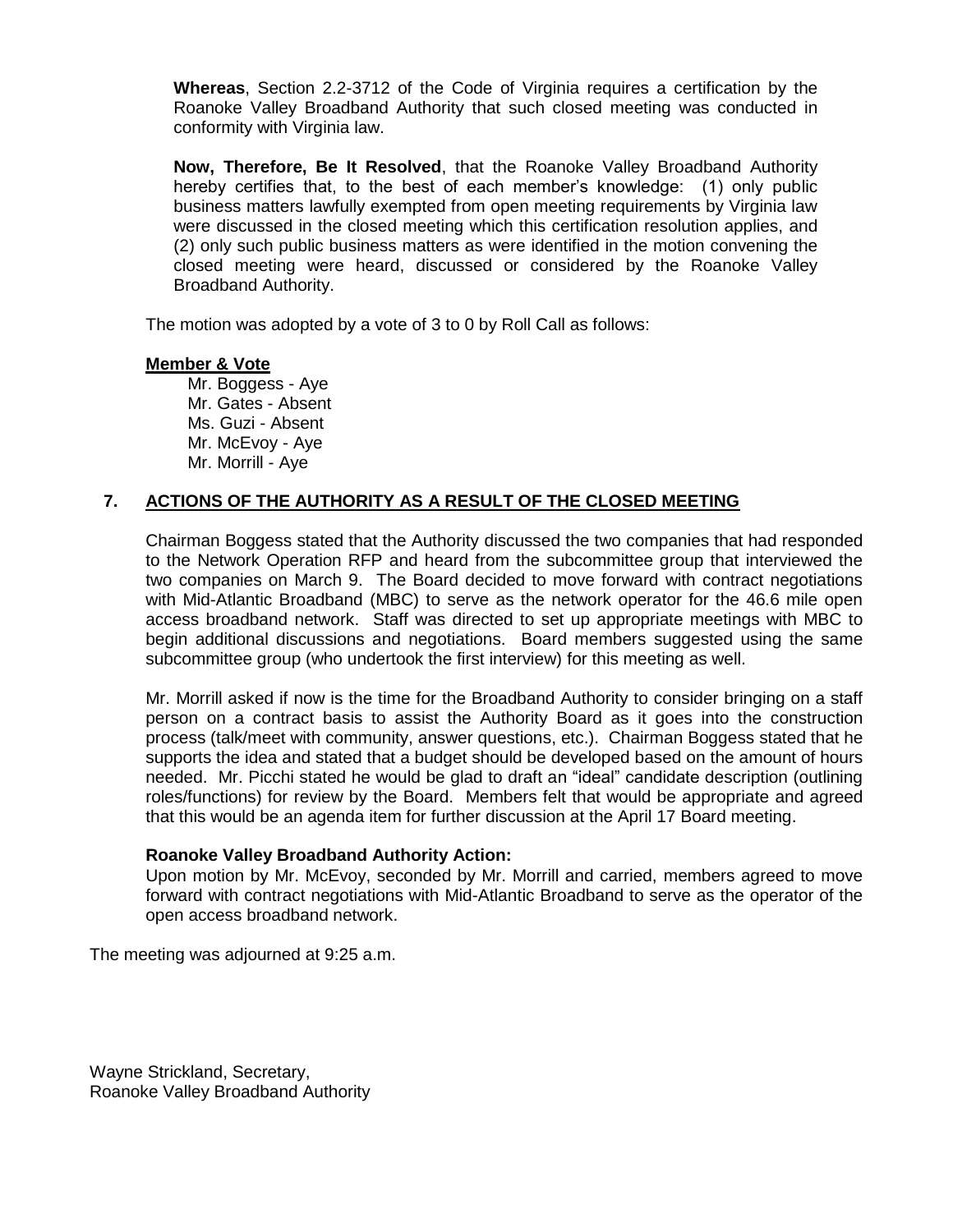# ROANOKE VALLEY BROADBAND AUTHORITY Financial Report<br>July 1 - March 31, 2015

| <b>DATE</b><br><b>FOR</b> |                   |                                  |           | <b>BALANCE</b> |            |
|---------------------------|-------------------|----------------------------------|-----------|----------------|------------|
| 7/01/2014                 |                   | <b>Beginning Balance</b>         |           |                | 17443.04   |
| 7/18/2014                 | Check 097         | <b>BRASG Inv #585</b>            | 10,213.01 |                | 7,230.03   |
|                           |                   |                                  |           |                |            |
| 8/13/2014                 | Check 098         | BRASG Inv #587                   | 3,499.16  |                | 3,730.87   |
| 8/14/2014                 | Deposit           | City of Salem                    |           | 418.50         | 4,149.37   |
| 8/14/2014                 | Deposit           | <b>City of Roanoke</b>           |           | 418.50         | 4,567.87   |
|                           |                   |                                  |           |                |            |
| 9/10/2014                 | <b>Check 0100</b> | Roanoke Times (RFP Cons Ad)      | 215.73    |                | 4,352.14   |
| 9/26/2014                 | Deposit           | <b>City of Salem</b>             |           | 20,000.00      | 24,352.14  |
|                           |                   |                                  |           |                |            |
| 10/15/2014                | Deposit           | <b>City of Roanoke</b>           |           | 20,000.00      | 44,352.14  |
| 10/16/2014                | <b>Check 2002</b> | Roanoke Times (RFP Audit Ad)     | 183.51    |                | 44,168.63  |
| 10/17/2014                | Check 099         | BRASG Inv #590                   | 5,365.74  |                | 38,802.89  |
| 10/18/2014                | <b>Check 2001</b> | BRASG Inv #594                   | 5,342.18  |                | 33,460.71  |
|                           |                   |                                  |           |                |            |
| 11/21/2014                | <b>Check 2003</b> | BRASG Inv #598                   | 5,327.59  |                | 28,133.12  |
| 11/21/2014                | <b>Check 2004</b> | Va Tech CE (VRA Training)        | 400.00    |                | 27,733.12  |
|                           |                   |                                  |           |                |            |
| 12/5/2014                 | Check 101         | Appalachian Power (LIC Agree)    | 500.00    |                | 27,233.12  |
| 12/8/2014                 | Check 102         | BRASG Inv #604                   | 5,560.69  |                | 21,672.43  |
| 12/19/2014                | Deposit           | City of Roanoke                  |           | 100,000.00     | 121,672.43 |
|                           |                   |                                  |           |                |            |
| 1/2/2015                  | Deposit           | <b>City of Salem</b>             |           | 100,000.00     | 221,672.43 |
| 1/2/2015                  | Check 103         | VOID                             | 0.00      |                | 221,672.43 |
| 1/2/2015                  | Check 104         | <b>BB&amp;T Credit Card</b>      | 352.60    |                | 221,319.83 |
| 1/16/2015                 | Check 105         | Roanoke Times (RFP Adv)          | 253.32    |                | 221,066.51 |
| 1/16/2015                 | Check 106         | BRASG Inv #607                   | 5,194.88  |                | 215,871.63 |
| 1/16/2015                 | Check 107         | Thompson & Litton #73992         | 27,930.00 |                | 187,941.63 |
| 1/16/2015                 | Check 108         | Verizon Virginia (License Agree) | 200.00    |                | 187,741.63 |
|                           |                   |                                  |           |                |            |
| 2/20/2015                 | Check 109         | <b>VML Inc (5 Mil coverage)</b>  | 215.00    |                | 187,526.63 |
| 2/20/2015                 | Check 110         | BRASG Inv #607                   | 5,515.97  |                | 182,010.66 |
| 2/20/2015                 | Check 111         | LUMOS (License Agreement)        | 200.00    |                | 181,810.66 |
| 2/20/2015                 | Check 112         | <b>LUMOS (Survey Work)</b>       | 60.00     |                | 181,750.66 |
| 2/18/2015                 | Check 113         | Thompson & Litton #012825        | 27,623.00 |                | 154,127.66 |
|                           |                   |                                  |           |                |            |
| 3/3/2015                  | Check 114         | <b>BB&amp;T</b> Credit Card      | 330.00    |                | 153,797.66 |
| 3/6/2015                  | Check 115         | <b>AECOM</b>                     | 3,000.00  |                | 150,797.66 |
| 3/9/2015                  | Check 116         | Verizon (Field Survey)           | 430.00    |                | 150,367.66 |
| 3/9/2015                  | Check 117         | LUMOS (4 Pole Attach)            | 320.00    |                | 150,047.66 |
| 3/10/2015                 | Check 118         | BRASG Inv #615                   | 5,354.29  |                | 144,693.37 |
| 3/19/2015                 | Check 119         | Thompson & Litton #012825        | 39,477.00 |                | 105,216.37 |
| 3/23/2015                 | Check 111         | Voided                           |           | 200.00         | 105,416.37 |
| 3/23/2015                 | Check 112         | Voided                           |           | 60.00          | 105,476.37 |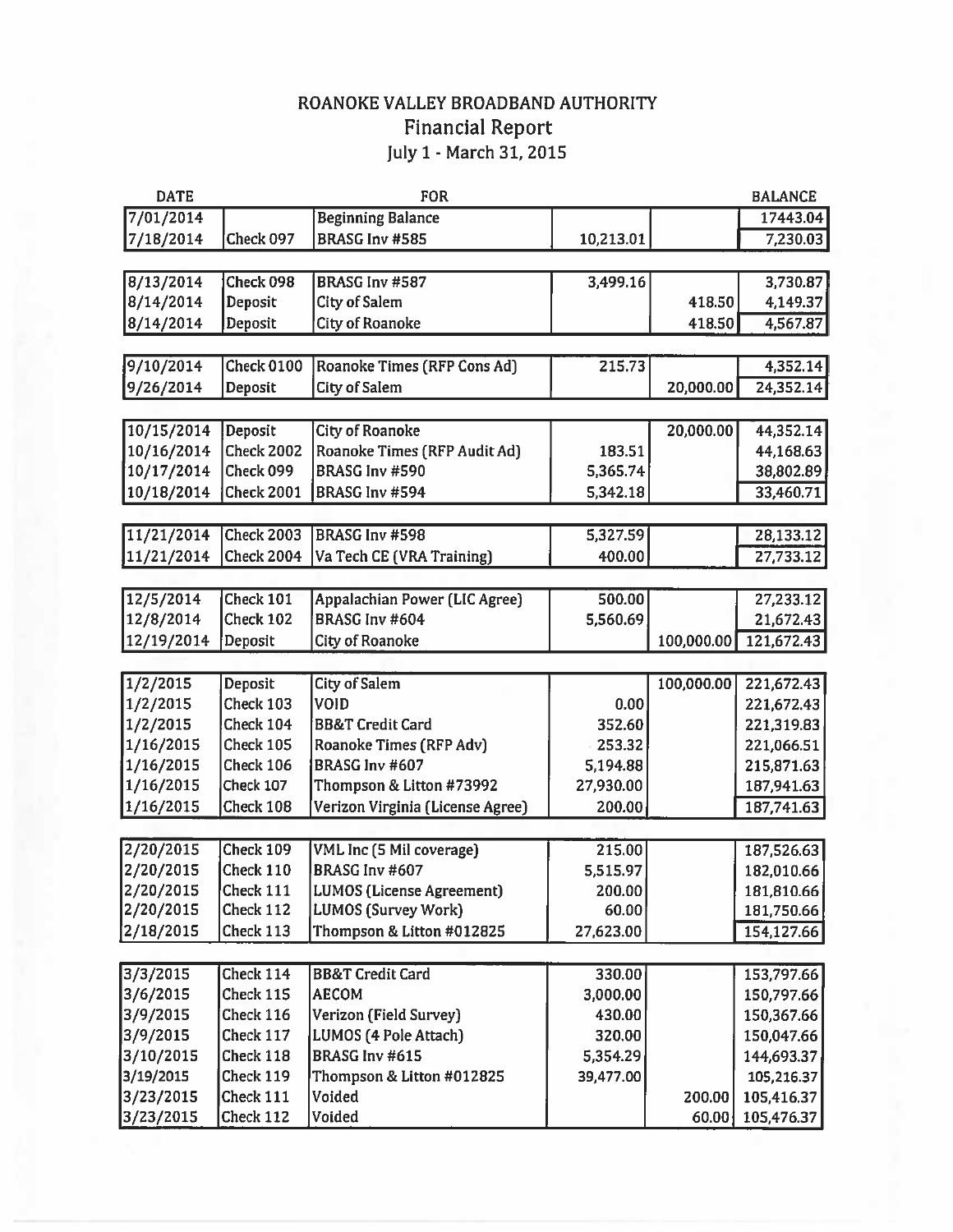04/09/15 **Accrual Basis** 

# Roanoke Valley Broadband Authority<br>Balance Sheet As of March 31, 2015

|                                                                                                          | Mar 31, 15               |
|----------------------------------------------------------------------------------------------------------|--------------------------|
| <b>ASSETS</b><br><b>Current Assets</b><br><b>Checking/Savings</b><br><b>BB&amp;T</b>                     | 105,476.37               |
| <b>Total Checking/Savings</b>                                                                            | 105,476.37               |
| <b>Total Current Assets</b>                                                                              | 105,476,37               |
| <b>TOTAL ASSETS</b>                                                                                      | 105,476.37               |
| <b>LIABILITIES &amp; EQUITY</b><br><b>Liabilities</b><br>Long Term Liabilities<br><b>LOAN FROM RVARC</b> | 5,000.00                 |
| <b>Total Long Term Liabilities</b>                                                                       | 5,000.00                 |
| <b>Total Liabilities</b>                                                                                 | 5,000.00                 |
| <b>Equity</b><br><b>Retained Earnings</b><br>Net income                                                  | 116,672.43<br>-16,196.06 |
| <b>Total Equity</b>                                                                                      | 100,476.37               |
| <b>TOTAL LIABILITIES &amp; EQUITY</b>                                                                    | 105,476.37               |